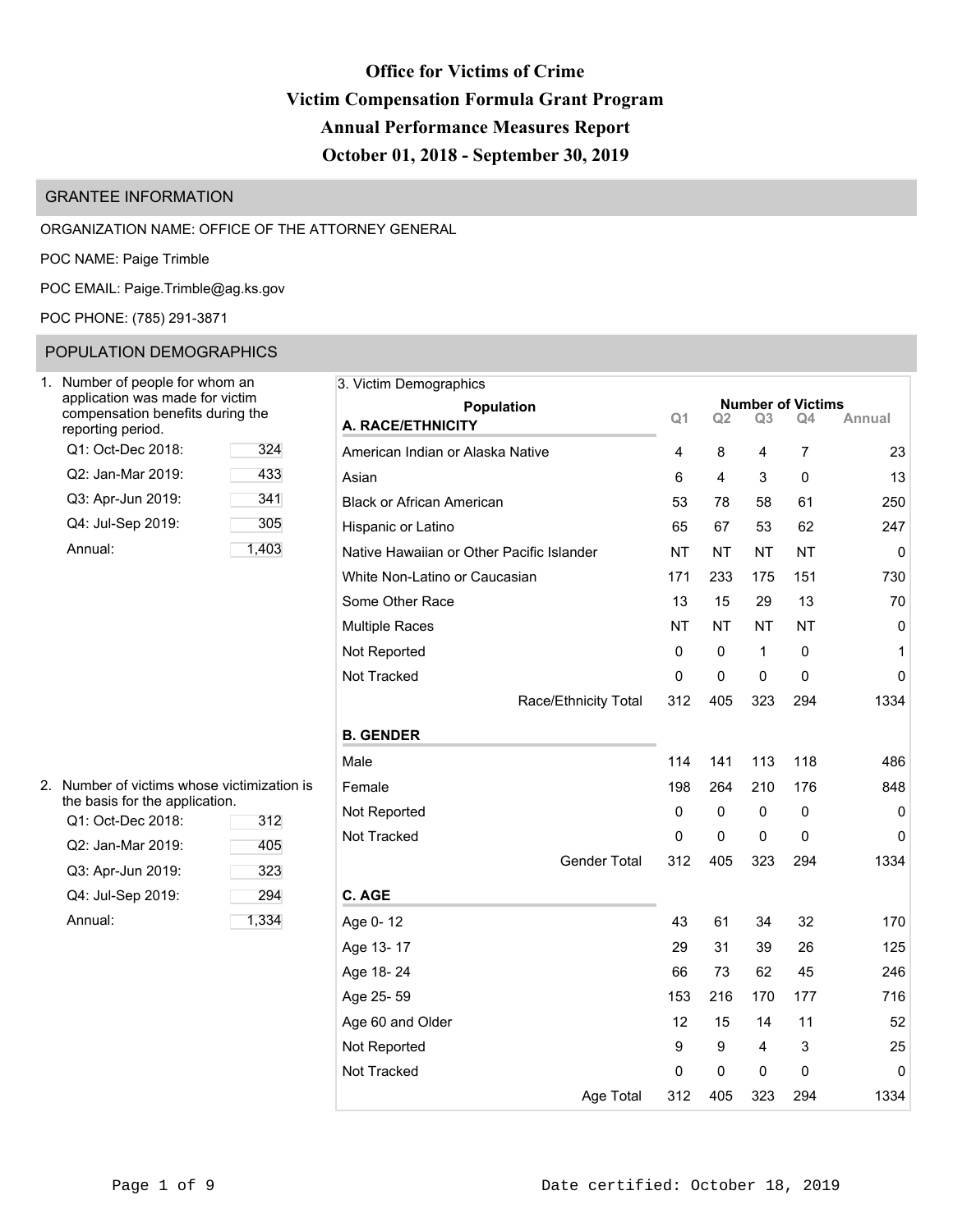# PERFORMANCE MEASURES

4. Based on your program's general procedure, indicate if

Q1: Oct-Dec 2018:

Victims and indirect victims generally count as separate applications

Q2: Jan-Mar 2019:

Victims and indirect victims generally count as separate applications

Q3: Apr-Jun 2019:

Victims and indirect victims generally count as separate applications

Q4: Jul-Sep 2019:

Victims and indirect victims generally count as separate applications

### 5. Number of new applications **received** during

| the reporting period |       |
|----------------------|-------|
| Q1: Oct-Dec 2018:    | 307   |
| Q2: Jan-Mar 2019:    | 414   |
| Q3: Apr-Jun 2019:    | 334   |
| Q4: Jul-Sep 2019:    | 296   |
| Annual:              | 1,351 |

### 6. Number of applications **approved** during the

| reporting period. |     |
|-------------------|-----|
| Q1: Oct-Dec 2018: | 246 |
| Q2: Jan-Mar 2019: | 178 |
| Q3: Apr-Jun 2019: | 190 |
| Q4: Jul-Sep 2019: | 188 |
| Annual:           | 802 |

7. Number of applications **denied/closed**. (i.e., applications that were not approved) during the reporting period.

| Q1: Oct-Dec 2018: | 162 |
|-------------------|-----|
| Q2: Jan-Mar 2019: | 126 |
| Q3: Apr-Jun 2019: | 133 |
| Q4: Jul-Sep 2019: | 151 |
| Annual:           | 572 |

### Reason(s) for denial or close status applicable for the reporting period:

| <b>Population</b>                                                                                                         |     |    |                | <b>Number of Victims</b> |           |
|---------------------------------------------------------------------------------------------------------------------------|-----|----|----------------|--------------------------|-----------|
|                                                                                                                           | Q1  | Q2 | Q <sub>3</sub> |                          | Q4 Annual |
| A. Application not filed within time limit                                                                                | 1   | 3  | 4              | 6                        | 14        |
| B. Failure to report to police                                                                                            | 2   | 0  | 6              | 3                        | 11        |
| C. Failure to cooperate with law enforcement,<br>victim/witness coordinator, and/or other official<br>required by program | 12  | 7  | 10             | 6                        | 35        |
| D. Incomplete information                                                                                                 | 111 | 84 | 82             | 104                      | 381       |
| E. Contributory misconduct                                                                                                | 15  | 13 | 12             | 18                       | 58        |
| F. Ineligible crime                                                                                                       | 11  | 11 | 10             | 8                        | 40        |
| G. Ineligible application                                                                                                 | 2   | 2  | $\mathbf 0$    | 0                        | 4         |
| Other                                                                                                                     | 8   | 6  | 9              | 6                        | 29        |
| Denial explanation:                                                                                                       |     |    |                |                          |           |

Qtr 1: Application withdrawn by claimant; Compensation may not be awarded to a claimant who was the offender or an accomplice of the offender.

Qtr 2: Application was withdrawn by the claimant.

Qtr 3: Application withdrawn by claimant; Compensation may not be awarded to a claimant who was the offender or an accomplice of the offender; Applicant does not qualify as

Qtr 4: Compensation may not be awarded to a claimant who was the offender or an accomplice of the offender; Applicant does not qualify as "victim by reason of family grief."

8. Number of applications received for Sexual Assault Forensic Examinations during the reporting period

Q1: Oct-Dec 2018: Not applicable to my state's process

Q2: Jan-Mar 2019: Not applicable to my state's process

Q3: Apr-Jun 2019: Not applicable to my state's process

Q4: Jul-Sep 2019: Not applicable to my state's process

Annual: 0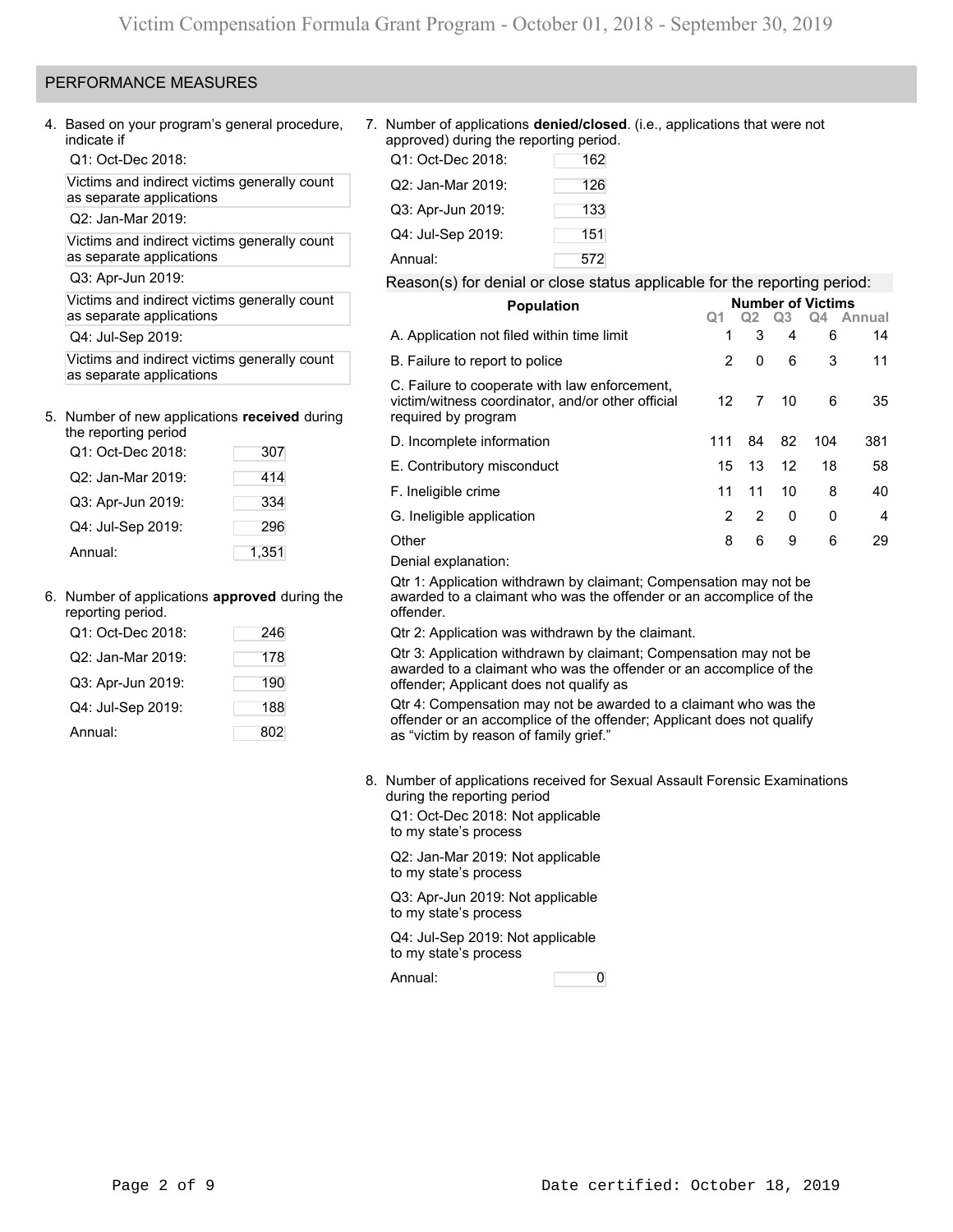# Victim Compensation Formula Grant Program - October 01, 2018 - September 30, 2019

|                                                                                      |                                                      |                              |                   |                                                                                                                                                                                                             |                    | <b>EXPENSE TYPES PAID (in dollars)</b>                                                                                                                                      |               |            |                         |                                            |         |                            |                                                                    |                                                                                                                                           |                                                                                                                                             | <b>TYPES OF VICTIMIZATIONS</b><br><b>RELATED TO A CRIME TYPE</b>                                                           |                                                                                                                                          |                                                                                                                                                                                                                                 |
|--------------------------------------------------------------------------------------|------------------------------------------------------|------------------------------|-------------------|-------------------------------------------------------------------------------------------------------------------------------------------------------------------------------------------------------------|--------------------|-----------------------------------------------------------------------------------------------------------------------------------------------------------------------------|---------------|------------|-------------------------|--------------------------------------------|---------|----------------------------|--------------------------------------------------------------------|-------------------------------------------------------------------------------------------------------------------------------------------|---------------------------------------------------------------------------------------------------------------------------------------------|----------------------------------------------------------------------------------------------------------------------------|------------------------------------------------------------------------------------------------------------------------------------------|---------------------------------------------------------------------------------------------------------------------------------------------------------------------------------------------------------------------------------|
| <b>TYPES OF CRIME</b>                                                                | er of<br>: Paid During<br>!g Period<br>$\frac{1}{2}$ | an Up<br>Ö<br>Scene<br>Crime | Care<br>Dependent | Support<br>conomic<br>ш                                                                                                                                                                                     | uneral Burial<br>Œ | except)<br>Medical/Dental (<br>mental health)                                                                                                                               | Mental Health | Relocation | Services<br>Replacement | oisue<br>u<br>ties<br>⋖<br>Sexual<br>Exams | Travel  | explain)<br>eeld)<br>Other | Crime<br>this<br>$\overline{\mathsf{p}}$<br>Paid:<br>Total<br>Type | f Applications<br>b Bullying that<br>Period<br>Period<br>ber of<br>ted to<br>Paid I<br>paid I<br>Number<br>Related<br>were Pa<br>Reportin | Applications<br>Domestic<br>pol.<br>ting Peri<br>52<br>were<br>Repor<br>Number<br>Related i<br>e <sub>Le</sub><br>Rela<br>and<br>$\epsilon$ | glect that<br>During the<br>Pariod<br>Appli<br>Elde<br>59<br>e/Neg<br>Number<br>Related<br>Abuse/N<br>were Pai<br>Reportin | f Applications<br>Hate Crimes<br>Paid During<br>were Paid During<br>Reporting Period<br>59<br>Number<br>Related<br>that were<br>the Repo | pplications<br>lass<br>nat were<br>ig the<br>Period<br>59<br>Number of,<br>Related to I<br>Violence t<br>Paid During<br>Reporting I                                                                                             |
| Arson                                                                                |                                                      |                              |                   |                                                                                                                                                                                                             |                    |                                                                                                                                                                             |               |            |                         |                                            |         |                            |                                                                    |                                                                                                                                           |                                                                                                                                             |                                                                                                                            |                                                                                                                                          |                                                                                                                                                                                                                                 |
| Assault                                                                              | 187                                                  | \$0                          | \$0               | \$94,373                                                                                                                                                                                                    | \$294              | \$352,269                                                                                                                                                                   | \$19,753      | \$16,324   | \$2,591                 |                                            | \$919   | \$350                      | \$486,874                                                          | $\overline{0}$                                                                                                                            | 72                                                                                                                                          | 2 <sup>1</sup>                                                                                                             | $\overline{0}$                                                                                                                           | $\overline{0}$                                                                                                                                                                                                                  |
| Burglary                                                                             | $\overline{1}$                                       | \$0                          | \$0               | \$0                                                                                                                                                                                                         | \$0                | \$0                                                                                                                                                                         | \$0           | \$1,045    | \$0                     |                                            | \$0     |                            | \$1,045                                                            | $\overline{0}$                                                                                                                            | $\overline{0}$                                                                                                                              | $\overline{0}$                                                                                                             | $\overline{0}$                                                                                                                           | $\mathbf 0$                                                                                                                                                                                                                     |
| <b>Child Physical Abuse/Neglect</b>                                                  |                                                      |                              |                   |                                                                                                                                                                                                             |                    |                                                                                                                                                                             |               |            |                         |                                            |         |                            |                                                                    |                                                                                                                                           |                                                                                                                                             |                                                                                                                            |                                                                                                                                          |                                                                                                                                                                                                                                 |
| Child Pornography                                                                    |                                                      |                              |                   |                                                                                                                                                                                                             |                    |                                                                                                                                                                             |               |            |                         |                                            |         |                            |                                                                    |                                                                                                                                           |                                                                                                                                             |                                                                                                                            |                                                                                                                                          |                                                                                                                                                                                                                                 |
| Child Sexual Abuse                                                                   | 59                                                   | \$0                          | \$0               | \$559                                                                                                                                                                                                       | \$0                | \$2,073                                                                                                                                                                     | \$19,612      | \$699      | \$525                   | <b>NA</b>                                  | \$2,631 | \$0                        | \$26,099                                                           | 1                                                                                                                                         | 19                                                                                                                                          |                                                                                                                            | $\overline{0}$                                                                                                                           | $\overline{0}$                                                                                                                                                                                                                  |
| DUI/DWI                                                                              | 8                                                    | \$0                          | \$0               | \$4,988                                                                                                                                                                                                     | \$0                | \$24,810                                                                                                                                                                    | \$227         | \$0        | \$0                     |                                            | \$257   | \$837                      | \$31,118                                                           | $\overline{0}$                                                                                                                            | $\overline{0}$                                                                                                                              | $\overline{0}$                                                                                                             | $\overline{0}$                                                                                                                           | $\overline{0}$                                                                                                                                                                                                                  |
| <b>Fraud/Financial Crimes</b>                                                        |                                                      |                              |                   |                                                                                                                                                                                                             |                    |                                                                                                                                                                             |               |            |                         |                                            |         |                            |                                                                    |                                                                                                                                           |                                                                                                                                             |                                                                                                                            |                                                                                                                                          |                                                                                                                                                                                                                                 |
| Homicide                                                                             | 47                                                   | \$1,000                      | \$0               | \$54,028                                                                                                                                                                                                    | \$86,696           | \$1,026                                                                                                                                                                     | \$5,865       | \$0        | \$0                     |                                            | \$79    | \$0                        | \$148,693                                                          | $\overline{0}$                                                                                                                            | $\overline{4}$                                                                                                                              | $\overline{2}$                                                                                                             | $\overline{0}$                                                                                                                           | $\overline{0}$                                                                                                                                                                                                                  |
| Human Trafficking                                                                    |                                                      |                              |                   |                                                                                                                                                                                                             |                    |                                                                                                                                                                             |               |            |                         |                                            |         |                            |                                                                    |                                                                                                                                           |                                                                                                                                             |                                                                                                                            |                                                                                                                                          |                                                                                                                                                                                                                                 |
| Kidnapping                                                                           | 5                                                    | \$0                          | \$0               | \$5,000                                                                                                                                                                                                     | \$0                | \$272                                                                                                                                                                       | \$2,420       | \$0        | \$0                     |                                            | \$0     | \$0                        | \$7,692                                                            | $\overline{0}$                                                                                                                            | 3                                                                                                                                           | $\overline{0}$                                                                                                             | $\overline{0}$                                                                                                                           | $\overline{0}$                                                                                                                                                                                                                  |
| <b>Other Vehicular Crimes</b>                                                        | 12                                                   | \$0                          | \$0               | \$25,024                                                                                                                                                                                                    | \$11,139           | \$18,895                                                                                                                                                                    | \$995         | \$0        | \$0                     |                                            | \$287   | \$0                        | \$56,341                                                           | $\overline{0}$                                                                                                                            | $\overline{0}$                                                                                                                              | $\overline{0}$                                                                                                             | $\overline{0}$                                                                                                                           | $\mathbf 0$                                                                                                                                                                                                                     |
| Robbery                                                                              | $\overline{7}$                                       | \$0                          | \$0               | \$1,090                                                                                                                                                                                                     | \$0                | \$497                                                                                                                                                                       | \$175         | \$0        | \$0                     |                                            | \$218   | \$0                        | \$1,980                                                            | $\overline{0}$                                                                                                                            | $\overline{0}$                                                                                                                              | $\overline{0}$                                                                                                             | $\overline{0}$                                                                                                                           | $\overline{0}$                                                                                                                                                                                                                  |
| Sexual Assault                                                                       | 41                                                   | \$0                          | \$0               | \$28,130                                                                                                                                                                                                    | \$0                | \$15,801                                                                                                                                                                    | \$4,577       | \$0        | \$1,250                 | <b>NA</b>                                  | \$425   | \$0                        | \$50,184                                                           | $\overline{0}$                                                                                                                            | 9                                                                                                                                           | $\overline{0}$                                                                                                             | $\overline{0}$                                                                                                                           | $\overline{0}$                                                                                                                                                                                                                  |
| Stalking                                                                             | 5                                                    | \$0                          | \$0               | \$0                                                                                                                                                                                                         | \$0                | \$936                                                                                                                                                                       | \$244         | \$1,450    | \$0                     |                                            | \$0     | \$0                        | \$2,631                                                            | $\overline{0}$                                                                                                                            | $\overline{0}$                                                                                                                              | $\mathbf 0$                                                                                                                | $\overline{0}$                                                                                                                           | $\overline{0}$                                                                                                                                                                                                                  |
| Terrorism                                                                            |                                                      |                              |                   |                                                                                                                                                                                                             |                    |                                                                                                                                                                             |               |            |                         |                                            |         |                            |                                                                    |                                                                                                                                           |                                                                                                                                             |                                                                                                                            |                                                                                                                                          |                                                                                                                                                                                                                                 |
| Total                                                                                | 372                                                  | \$1,000                      | \$0               | \$213,192                                                                                                                                                                                                   | \$98,129           | \$416,581                                                                                                                                                                   | \$53,868      | \$19,518   | \$4,366                 | <b>NA</b>                                  | \$4,815 | \$1,187                    | \$812,656                                                          | 1                                                                                                                                         | 107                                                                                                                                         | 4                                                                                                                          | $\overline{0}$                                                                                                                           | $\mathbf 0$                                                                                                                                                                                                                     |
| * Other expense explanations<br>Assault<br>DUI/DWI<br>You added "Other" crime types: |                                                      |                              |                   | Claim 436390 - Victim reimbursed for payments made on a security system.<br>(\$20 paid for medical/dental, \$724.901 paid for mental health, \$1,979.48 paid for relocation, and \$294.26 paid for travel). |                    | 437205 - Reimbursement for yoga package purchased as a recommendation from doctor to help heal muscles injured in crime; 437757 - Reimbursement for handicapped van rental. |               |            |                         |                                            |         |                            |                                                                    |                                                                                                                                           |                                                                                                                                             |                                                                                                                            |                                                                                                                                          | Claim 433435 - Victim was threatened by her father; Claim 435919 - Victim met an adult male online who coerced her to send him nude photos. Victim attempted suicide; Claim 43549 - Victim was threatened verbally. Total of \$ |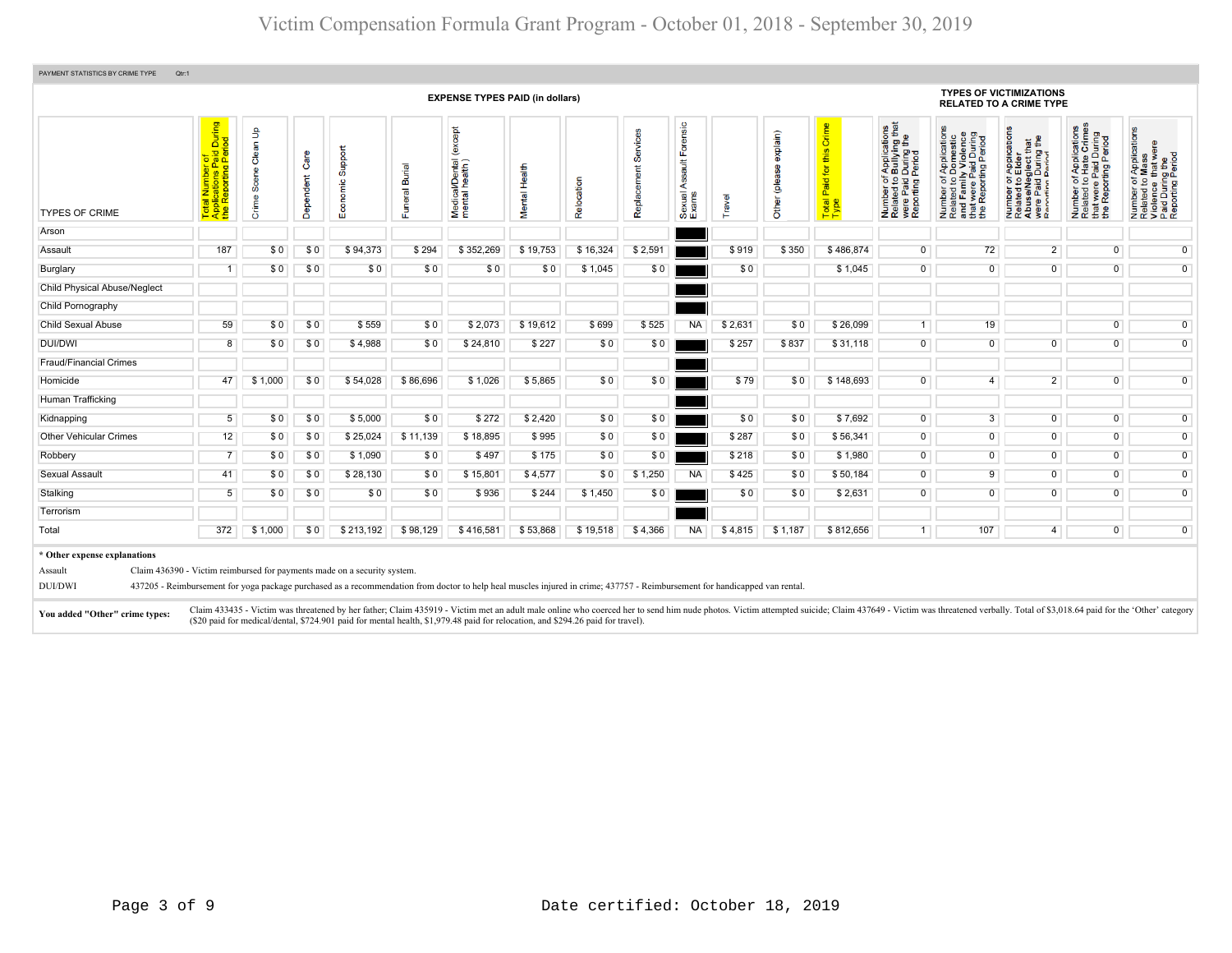|                                                                                      |                                                                 |                            |                   |                                                                                             |                | <b>EXPENSE TYPES PAID (in dollars)</b>                                                                          |               |            |                         |                                                     |         |                                  |                                                                  |                                                                                                             |                                                                                                                                                                                                                                   | <b>TYPES OF VICTIMIZATIONS</b><br><b>RELATED TO A CRIME TYPE</b>                                                                          |                                                                                                      |                                                                                                                   |
|--------------------------------------------------------------------------------------|-----------------------------------------------------------------|----------------------------|-------------------|---------------------------------------------------------------------------------------------|----------------|-----------------------------------------------------------------------------------------------------------------|---------------|------------|-------------------------|-----------------------------------------------------|---------|----------------------------------|------------------------------------------------------------------|-------------------------------------------------------------------------------------------------------------|-----------------------------------------------------------------------------------------------------------------------------------------------------------------------------------------------------------------------------------|-------------------------------------------------------------------------------------------------------------------------------------------|------------------------------------------------------------------------------------------------------|-------------------------------------------------------------------------------------------------------------------|
| <b>TYPES OF CRIME</b>                                                                | During<br>iod<br>$\pi$ $\Omega$<br>ting<br>Repor<br><u> 이 음</u> | Clean Up<br>Scene<br>Crime | Care<br>Dependent | Support<br>$\frac{10}{10}$<br>is<br>⊞                                                       | Funeral Burial | except<br>i/Dental<br>health)<br>Medical<br>mental                                                              | Mental Health | Relocation | Services<br>Replacement | $\circ$<br>ensi<br>$\frac{4}{5}$<br>Sexual<br>Exams | Travel  | exp(ain)<br>plea<br><b>Other</b> | Crime<br>$\boldsymbol{\omega}$<br>国<br>Paid for<br>Total<br>Type | f Applications<br>b Bullying that<br>Period<br>Period<br>ㅎ 의<br>re Paid<br>porting<br>mber<br>lated<br>2000 | Applications<br>Domestic<br>Paid During<br>ting Period<br>ឹ<br>5 g<br>were<br>Repor<br>Number<br>Related<br>and Fan<br>and<br>the l                                                                                               | cations<br>g £<br>÷<br>glect th<br>During<br>Period<br>Appli<br>Elde<br>52<br>$\frac{1}{10}$<br>통은<br>로 있습<br>$\frac{1}{2}$ $\frac{1}{2}$ | Applications<br>Hate Crimes<br>Paid During<br>rting Period<br>52<br>Repor<br>Number<br>Related<br>Ē£ | f Applications<br>Mass<br>were<br>Number of Ap<br>Related to Ma<br>Violence that<br>Paid During t<br>Reporting Pe |
| Arson                                                                                | $\overline{1}$                                                  | \$0                        | \$0               | \$0                                                                                         | \$0            | \$0                                                                                                             | \$380         | \$0        | \$0                     |                                                     | \$0     | \$0                              | \$380                                                            | 0                                                                                                           | 1                                                                                                                                                                                                                                 | $\mathbf{0}$                                                                                                                              | $\overline{0}$                                                                                       | $\overline{0}$                                                                                                    |
| Assault                                                                              | 191                                                             | \$0                        | \$0               | \$90,779                                                                                    | \$0            | \$467,081                                                                                                       | \$15,477      | \$8,562    | \$432                   |                                                     | \$1,742 | \$2,413                          | \$586,486                                                        | $\overline{0}$                                                                                              | 72                                                                                                                                                                                                                                | $\overline{2}$                                                                                                                            | $\overline{0}$                                                                                       | $\overline{0}$                                                                                                    |
| Burglary                                                                             | $\overline{1}$                                                  | \$0                        | \$0               | \$5,844                                                                                     | \$0            | \$0                                                                                                             | \$0           | \$0        | \$0                     |                                                     | \$0     | \$0                              | \$5,844                                                          | $\overline{0}$                                                                                              | $\overline{0}$                                                                                                                                                                                                                    | $\overline{0}$                                                                                                                            | $\overline{0}$                                                                                       | $\overline{0}$                                                                                                    |
| <b>Child Physical Abuse/Neglect</b>                                                  | $5\overline{)}$                                                 | \$0                        | \$0               | \$13,600                                                                                    | \$0            | \$9,616                                                                                                         | \$1,110       | \$0        | \$0                     |                                                     | \$2,682 | \$0                              | \$27,009                                                         | $\overline{0}$                                                                                              | 3                                                                                                                                                                                                                                 |                                                                                                                                           | $\overline{0}$                                                                                       | $\overline{0}$                                                                                                    |
| Child Pornography                                                                    |                                                                 |                            |                   |                                                                                             |                |                                                                                                                 |               |            |                         |                                                     |         |                                  |                                                                  |                                                                                                             |                                                                                                                                                                                                                                   |                                                                                                                                           |                                                                                                      |                                                                                                                   |
| Child Sexual Abuse                                                                   | 56                                                              | \$0                        | \$0               | \$385                                                                                       | \$0            | \$6,349                                                                                                         | \$20,879      | \$2,000    | \$100                   | <b>NA</b>                                           | \$1,235 | \$0                              | \$30,949                                                         | $\overline{0}$                                                                                              | 18                                                                                                                                                                                                                                |                                                                                                                                           | $\overline{0}$                                                                                       | $\overline{0}$                                                                                                    |
| <b>DUI/DWI</b>                                                                       | 5                                                               | \$0                        | \$0               | \$472                                                                                       | \$2,600        | \$4,296                                                                                                         | \$0           | \$0        | \$0                     |                                                     | \$0     | \$26                             | \$7,394                                                          | $\overline{0}$                                                                                              | $\overline{0}$                                                                                                                                                                                                                    | $\overline{0}$                                                                                                                            | $\overline{0}$                                                                                       | $\overline{0}$                                                                                                    |
| <b>Fraud/Financial Crimes</b>                                                        |                                                                 |                            |                   |                                                                                             |                |                                                                                                                 |               |            |                         |                                                     |         |                                  |                                                                  |                                                                                                             |                                                                                                                                                                                                                                   |                                                                                                                                           |                                                                                                      |                                                                                                                   |
| Homicide                                                                             | 29                                                              | \$192                      | \$0               | \$27,830                                                                                    | \$61,500       | \$3,912                                                                                                         | \$1,700       | \$1,050    | \$0                     |                                                     | \$0     | \$0                              | \$96,184                                                         | $\overline{0}$                                                                                              | $\overline{3}$                                                                                                                                                                                                                    | $\overline{0}$                                                                                                                            | $\overline{0}$                                                                                       | $\overline{0}$                                                                                                    |
| Human Trafficking                                                                    | $\overline{1}$                                                  | \$0                        | \$0               | \$0                                                                                         | \$0            | \$0                                                                                                             | \$0           | \$0        | \$125                   |                                                     | \$0     | \$0                              | \$125                                                            | $\overline{0}$                                                                                              | $\overline{0}$                                                                                                                                                                                                                    | $\overline{0}$                                                                                                                            | $\overline{0}$                                                                                       | $\overline{0}$                                                                                                    |
| Kidnapping                                                                           | $5\overline{)}$                                                 | \$0                        | \$0               | \$3,173                                                                                     | \$0            | \$1,407                                                                                                         | \$1,575       | \$0        | \$0                     |                                                     | \$0     | \$0                              | \$6,155                                                          | $\overline{0}$                                                                                              | $\overline{3}$                                                                                                                                                                                                                    | $\overline{0}$                                                                                                                            | $\overline{0}$                                                                                       | $\overline{0}$                                                                                                    |
| <b>Other Vehicular Crimes</b>                                                        | $\overline{2}$                                                  | \$0                        | \$0               | \$0                                                                                         | \$0            | \$777                                                                                                           | \$0           | \$0        | \$0                     |                                                     | \$287   | \$0                              | \$1,064                                                          | $\overline{0}$                                                                                              | $\overline{0}$                                                                                                                                                                                                                    | $\overline{0}$                                                                                                                            | $\overline{0}$                                                                                       | $\overline{0}$                                                                                                    |
| Robbery                                                                              | 8                                                               | \$0                        | \$0               | \$1,318                                                                                     | \$0            | \$1,949                                                                                                         | \$780         | \$0        | \$0                     |                                                     | \$129   | \$0                              | \$4,176                                                          | $\overline{0}$                                                                                              | $\overline{0}$                                                                                                                                                                                                                    | $\overline{0}$                                                                                                                            | $\overline{0}$                                                                                       | $\overline{0}$                                                                                                    |
| Sexual Assault                                                                       | 33                                                              | \$0                        | \$0               | \$14,163                                                                                    | \$0            | \$20,557                                                                                                        | \$8,553       | \$0        | \$415                   | <b>NA</b>                                           | \$529   | \$0                              | \$44,218                                                         | $\overline{0}$                                                                                              | 5 <sup>1</sup>                                                                                                                                                                                                                    | $\overline{0}$                                                                                                                            | $\overline{0}$                                                                                       | $\overline{0}$                                                                                                    |
| Stalking                                                                             | 3                                                               | \$0                        | \$0               | \$0                                                                                         | \$0            | \$320                                                                                                           | \$152         | \$597      | \$0                     |                                                     | \$43    | \$0                              | \$1,111                                                          | $\overline{0}$                                                                                              | $\overline{0}$                                                                                                                                                                                                                    | $\overline{0}$                                                                                                                            | $\overline{0}$                                                                                       | $\overline{0}$                                                                                                    |
| Terrorism                                                                            |                                                                 |                            |                   |                                                                                             |                |                                                                                                                 |               |            |                         |                                                     |         |                                  |                                                                  |                                                                                                             |                                                                                                                                                                                                                                   |                                                                                                                                           |                                                                                                      |                                                                                                                   |
| Total                                                                                | 340                                                             | \$192                      | \$0               | \$157,565                                                                                   | \$64,100       | \$516,265                                                                                                       | \$50,606      | \$12,209   | \$1,072                 | <b>NA</b>                                           | \$6,647 | \$2,439                          | \$811,095                                                        | $\overline{0}$                                                                                              | 105                                                                                                                                                                                                                               | $\overline{2}$                                                                                                                            | $\overline{0}$                                                                                       | $\overline{0}$                                                                                                    |
| * Other expense explanations<br>Assault<br>DUI/DWI<br>You added "Other" crime types: |                                                                 |                            |                   | Reimbursement for yoga package. Yoga recommended by victim's doctor to assist with healing. |                | Burn victim required a special bed recommended by her physician to assist with healing from multiple surgeries. |               |            |                         |                                                     |         |                                  |                                                                  |                                                                                                             | Claim 433435: Victim was threatened and intimidated by her father - Paid \$225 for therapy and \$80.25 for mileage to therapy; Claim 436474: Claimant's husband attempted to intimidate her by vandalizing her vehicle - Paid \$8 |                                                                                                                                           |                                                                                                      |                                                                                                                   |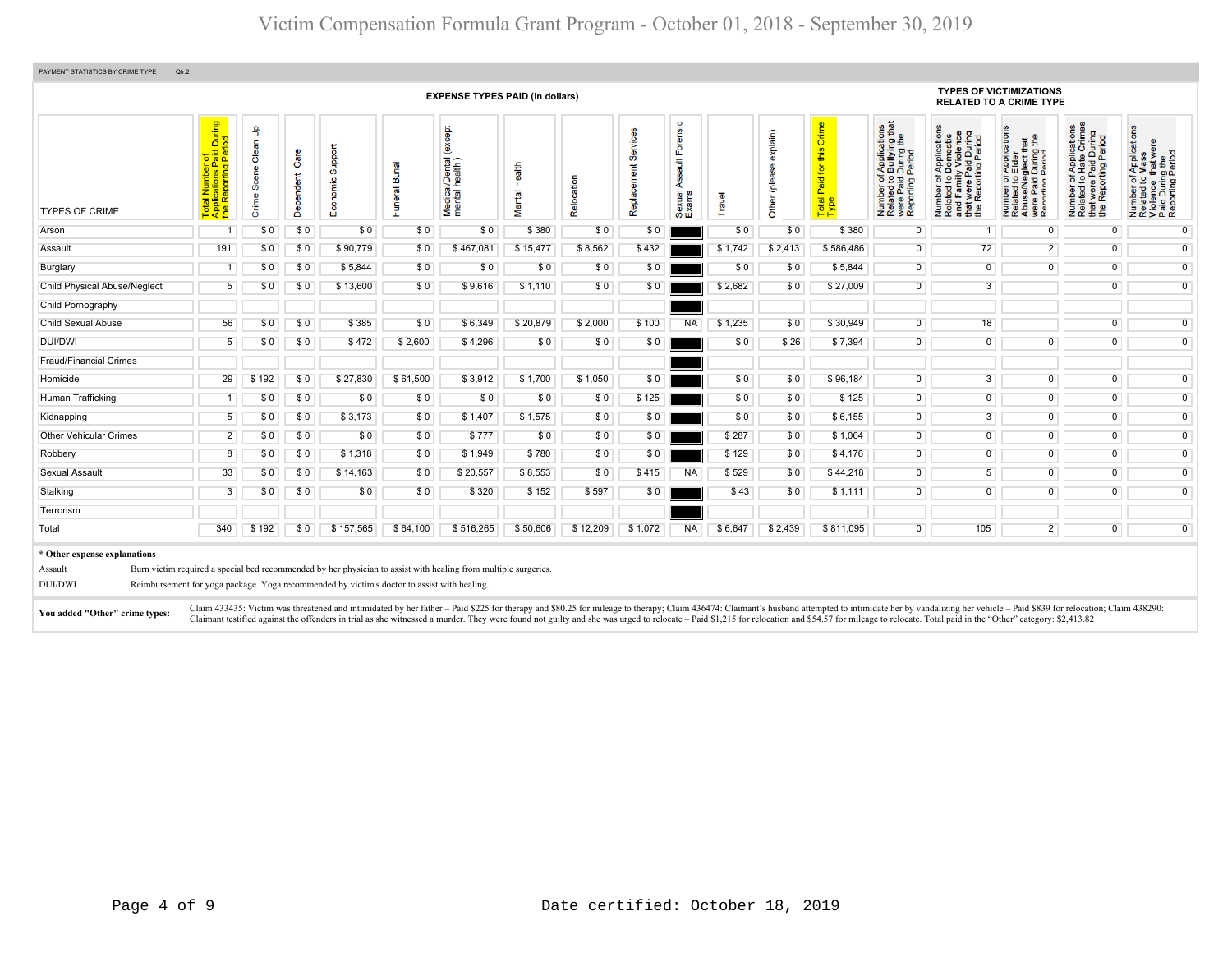| PAYMENT STATISTICS BY CRIME TYPE<br>Qtr:3                                                                                                         |                                                                                                |                      |                   |                                                                                                |                |                                                                                                                                                                               |                   |            |                         |                                          |          |                           |                                            |                                                                                                                      |                                                                                                                                                                                                                                |                                                                                                                                                                  |                                                                                                   |                                                                                                                            |
|---------------------------------------------------------------------------------------------------------------------------------------------------|------------------------------------------------------------------------------------------------|----------------------|-------------------|------------------------------------------------------------------------------------------------|----------------|-------------------------------------------------------------------------------------------------------------------------------------------------------------------------------|-------------------|------------|-------------------------|------------------------------------------|----------|---------------------------|--------------------------------------------|----------------------------------------------------------------------------------------------------------------------|--------------------------------------------------------------------------------------------------------------------------------------------------------------------------------------------------------------------------------|------------------------------------------------------------------------------------------------------------------------------------------------------------------|---------------------------------------------------------------------------------------------------|----------------------------------------------------------------------------------------------------------------------------|
|                                                                                                                                                   |                                                                                                |                      |                   |                                                                                                |                | <b>EXPENSE TYPES PAID (in dollars)</b>                                                                                                                                        |                   |            |                         |                                          |          |                           |                                            |                                                                                                                      | <b>RELATED TO A CRIME TYPE</b>                                                                                                                                                                                                 | <b>TYPES OF VICTIMIZATIONS</b>                                                                                                                                   |                                                                                                   |                                                                                                                            |
| <b>TYPES OF CRIME</b>                                                                                                                             | During<br>iod<br>$\frac{1}{2}$ $\frac{1}{2}$<br>ting<br>Report<br>e <sub>1</sub><br><u>ಕ ಕ</u> | Crime Scene Clean Up | Care<br>Dependent | Economic Support                                                                               | Funeral Burial | <b>bept</b><br>(ex<br>Medical/Dental                                                                                                                                          | Health<br>Viental | Relocation | Services<br>Replacement | Forensic<br>Assault I<br>Sexual<br>Exams | Travel   | explain)<br>Other (please | Crime<br>this<br>Paid for<br>Total<br>Type | of Applications<br>b Bullying that<br>I Period<br>I Period<br>Number of,<br>Related to I<br>were Paid<br>Reporting F | ৯<br>During<br>Period<br>Application<br>ã.<br>ting<br>vere P<br>Number of <i>A</i><br>Related to <b>D</b><br>and Family<br>Le                                                                                                  | cation<br>$\frac{1}{2}$<br>÷<br>glect th<br>During<br>Period<br>ō<br>운품<br>59<br>$\frac{1}{2}$ $\frac{1}{8}$ $\frac{1}{5}$<br>Number<br>Related<br>ō<br>$R = 50$ | ons<br>mes<br>During<br>Period<br>震语<br>۵ĭ<br>ting<br>5Q<br>Number<br>Related<br>: wer<br>te<br>E | f Applications<br>Mass<br>were<br>g the<br>Period<br>5 S<br>Number of<br>Related to<br>Violence<br>Paid Durin<br>Reporting |
| Arson                                                                                                                                             |                                                                                                | \$0                  | \$0               | \$0                                                                                            | \$0            | \$0                                                                                                                                                                           | \$540             | \$735      | \$0                     |                                          | \$0      | \$0                       | \$1,275                                    | $\mathbf{0}$                                                                                                         | 1                                                                                                                                                                                                                              | $\overline{0}$                                                                                                                                                   | $\overline{0}$                                                                                    | $\overline{0}$                                                                                                             |
| Assault                                                                                                                                           | 203                                                                                            | \$1,860              | \$0               | \$72,499                                                                                       | \$0            | \$461,388                                                                                                                                                                     | \$34,121          | \$21,637   | \$20                    |                                          | \$1,831  | \$3,994                   | \$597,351                                  | $\overline{0}$                                                                                                       | 92                                                                                                                                                                                                                             | $\overline{1}$                                                                                                                                                   | $\overline{0}$                                                                                    | $\overline{0}$                                                                                                             |
| Burglary                                                                                                                                          |                                                                                                |                      |                   |                                                                                                |                |                                                                                                                                                                               |                   |            |                         |                                          |          |                           |                                            |                                                                                                                      |                                                                                                                                                                                                                                |                                                                                                                                                                  |                                                                                                   |                                                                                                                            |
| <b>Child Physical Abuse/Neglect</b>                                                                                                               | 3                                                                                              | \$0                  | \$0               | \$0                                                                                            | \$0            | \$2,721                                                                                                                                                                       | \$630             | \$0        | \$0                     |                                          | \$0      | \$0                       | \$3,351                                    | $\overline{0}$                                                                                                       | $\overline{1}$                                                                                                                                                                                                                 |                                                                                                                                                                  | $\overline{0}$                                                                                    | $\overline{0}$                                                                                                             |
| Child Pornography                                                                                                                                 |                                                                                                |                      |                   |                                                                                                |                |                                                                                                                                                                               |                   |            |                         |                                          |          |                           |                                            |                                                                                                                      |                                                                                                                                                                                                                                |                                                                                                                                                                  |                                                                                                   |                                                                                                                            |
| <b>Child Sexual Abuse</b>                                                                                                                         | 64                                                                                             | \$0                  | \$0               | \$0                                                                                            | \$0            | \$19,212                                                                                                                                                                      | \$36,918          | \$0        | \$0                     | <b>NA</b>                                | \$4,004  | \$0                       | \$60,134                                   | $\overline{0}$                                                                                                       | 17                                                                                                                                                                                                                             |                                                                                                                                                                  | $\overline{0}$                                                                                    | $\overline{0}$                                                                                                             |
| DUI/DWI                                                                                                                                           | $\overline{3}$                                                                                 | \$0                  | \$0               | \$2,119                                                                                        | \$0            | \$7,545                                                                                                                                                                       | \$0               | \$0        | \$0                     |                                          | \$526    | \$0                       | \$10,191                                   | $\overline{0}$                                                                                                       | $\overline{0}$                                                                                                                                                                                                                 | $\overline{0}$                                                                                                                                                   | $\overline{0}$                                                                                    | $\overline{0}$                                                                                                             |
| <b>Fraud/Financial Crimes</b>                                                                                                                     |                                                                                                |                      |                   |                                                                                                |                |                                                                                                                                                                               |                   |            |                         |                                          |          |                           |                                            |                                                                                                                      |                                                                                                                                                                                                                                |                                                                                                                                                                  |                                                                                                   |                                                                                                                            |
| Homicide                                                                                                                                          | 32                                                                                             | \$0                  | \$0               | \$15,830                                                                                       | \$70,712       | \$74                                                                                                                                                                          | \$2,650           | \$0        | \$0                     |                                          | \$0      | \$194                     | \$89,459                                   | $\overline{0}$                                                                                                       | 6                                                                                                                                                                                                                              | $\overline{1}$                                                                                                                                                   | $\overline{0}$                                                                                    | $\overline{0}$                                                                                                             |
| Human Trafficking                                                                                                                                 | $\overline{1}$                                                                                 | \$0                  | \$0               | \$0                                                                                            | \$0            | \$37                                                                                                                                                                          | \$0               | \$0        | \$0                     |                                          | \$0      | \$0                       | \$37                                       | $\overline{0}$                                                                                                       | $\overline{1}$                                                                                                                                                                                                                 | $\overline{0}$                                                                                                                                                   | $\overline{0}$                                                                                    | $\overline{0}$                                                                                                             |
| Kidnapping                                                                                                                                        | $\overline{4}$                                                                                 | \$0                  | \$0               | \$0                                                                                            | \$0            | \$2,867                                                                                                                                                                       | \$6,064           | \$0        | \$0                     |                                          | \$0      | \$0                       | \$8,932                                    | $\overline{0}$                                                                                                       | 3                                                                                                                                                                                                                              | $\overline{0}$                                                                                                                                                   | $\overline{0}$                                                                                    | $\overline{0}$                                                                                                             |
| <b>Other Vehicular Crimes</b>                                                                                                                     | 10                                                                                             | \$0                  | \$0               | \$40,072                                                                                       | \$9,795        | \$47,100                                                                                                                                                                      | \$0               | \$0        | \$75                    |                                          | \$519    | \$0                       | \$97,562                                   | $\overline{0}$                                                                                                       | $\overline{0}$                                                                                                                                                                                                                 | $\overline{0}$                                                                                                                                                   | $\overline{0}$                                                                                    | $\overline{0}$                                                                                                             |
| Robbery                                                                                                                                           | 10                                                                                             | \$0                  | \$0               | \$4.256                                                                                        | \$0            | \$1,114                                                                                                                                                                       | \$800             | \$0        | \$0                     |                                          | \$166    | \$0                       | \$6,336                                    | $\overline{0}$                                                                                                       | $\overline{0}$                                                                                                                                                                                                                 | $\overline{0}$                                                                                                                                                   | $\overline{0}$                                                                                    | $\overline{0}$                                                                                                             |
| Sexual Assault                                                                                                                                    | 32                                                                                             | \$1,499              | \$0               | \$4,468                                                                                        | \$0            | \$19,796                                                                                                                                                                      | \$18,247          | \$0        | \$100                   | <b>NA</b>                                | \$4,322  | \$0                       | \$48,431                                   | $\overline{0}$                                                                                                       | $\overline{4}$                                                                                                                                                                                                                 | $\overline{0}$                                                                                                                                                   | $\overline{0}$                                                                                    | $\overline{0}$                                                                                                             |
| Stalking                                                                                                                                          | $\overline{4}$                                                                                 | \$0                  | \$0               | \$0                                                                                            | \$0            | \$28                                                                                                                                                                          | \$249             | \$80       | \$0                     |                                          | \$17     | \$924                     | \$1,298                                    | $\overline{0}$                                                                                                       | $\overline{1}$                                                                                                                                                                                                                 | $\overline{0}$                                                                                                                                                   | $\overline{0}$                                                                                    | $\overline{0}$                                                                                                             |
| Terrorism                                                                                                                                         |                                                                                                |                      |                   |                                                                                                |                |                                                                                                                                                                               |                   |            |                         |                                          |          |                           |                                            |                                                                                                                      |                                                                                                                                                                                                                                |                                                                                                                                                                  |                                                                                                   |                                                                                                                            |
| Total                                                                                                                                             | 367                                                                                            | \$3,359              | \$0               | \$139,244                                                                                      | \$80,507       | \$561.884                                                                                                                                                                     | \$100,220         | \$22,451   | \$195                   | <b>NA</b>                                | \$11,385 | \$5,112                   | \$924,357                                  | $\overline{0}$                                                                                                       | 126                                                                                                                                                                                                                            | $\overline{2}$                                                                                                                                                   | $\overline{0}$                                                                                    | $\overline{0}$                                                                                                             |
| * Other expense explanations<br>Assault<br>Homicide<br>437275 - \$924 paid for therapeutic massage.<br>Stalking<br>You added "Other" crime types: |                                                                                                |                      |                   | 438849 - \$193.84 for the cost to ship victim's belongings to her family's home in California. |                | 437448 - \$512 for therapeutic massage; 437449 - \$732 for therapeutic massage; \$2,750 for dog therapy training.                                                             |                   |            |                         |                                          |          |                           |                                            |                                                                                                                      | Claim 433435 - Victim was threatened and intimidated by her father; Claim 435847 - Claimant's estranged husband hacked into her social media account and posted nude photos of her online; Claim 438555 - Minor victim was sol |                                                                                                                                                                  |                                                                                                   |                                                                                                                            |
|                                                                                                                                                   |                                                                                                |                      |                   |                                                                                                |                | \$1,032.50 paid for counseling, \$1,894.09 paid for relocation, \$147.34 paid for travel. Total of \$3,073.93 paid for Other crime type category during the reporting period. |                   |            |                         |                                          |          |                           |                                            |                                                                                                                      |                                                                                                                                                                                                                                |                                                                                                                                                                  |                                                                                                   |                                                                                                                            |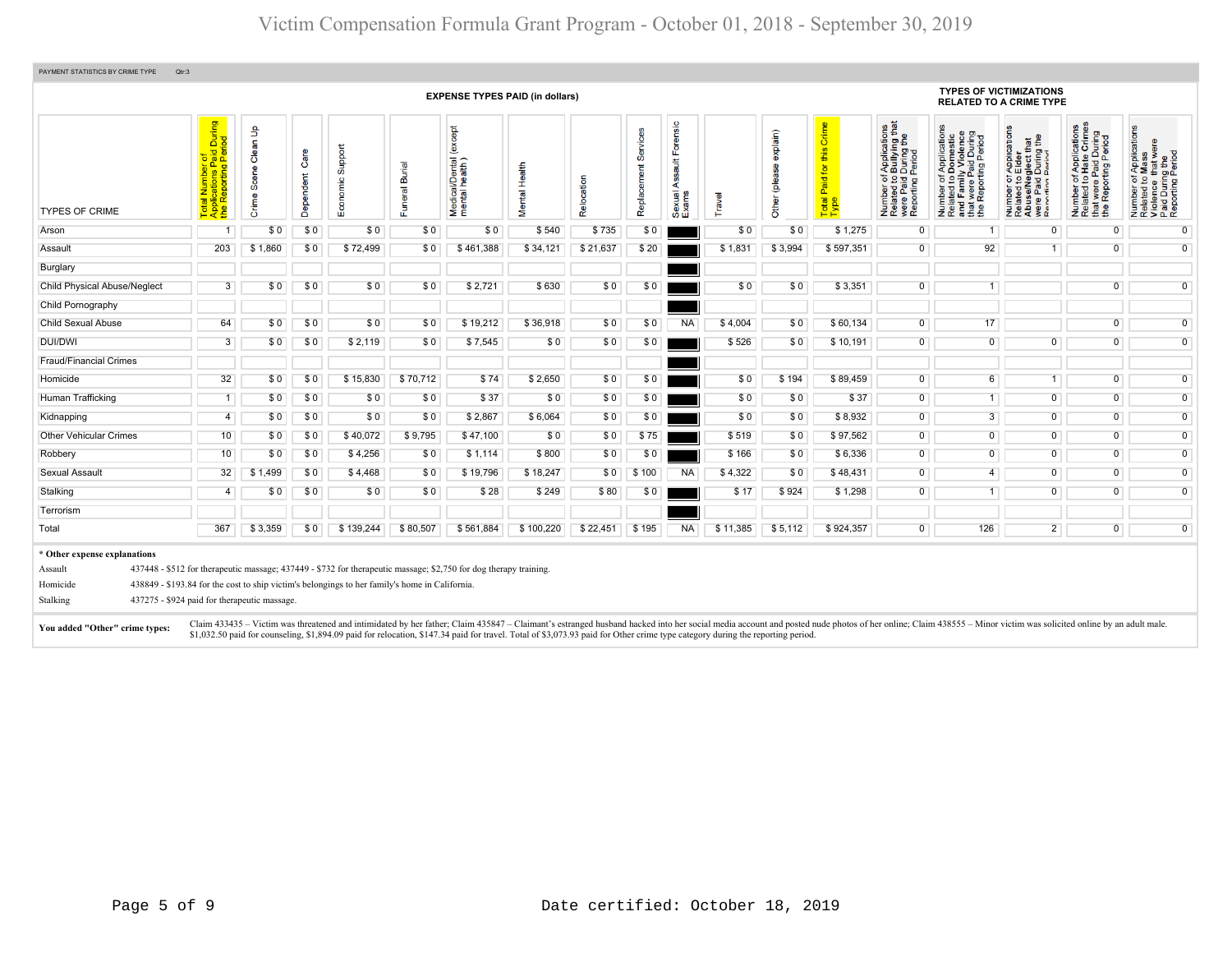|                                     |                                                                                           |                                         |                   |                  |                                 | <b>EXPENSE TYPES PAID (in dollars)</b>        |                  |            |                         |                                             |          |                              |                                            |                                                                                                                                               |                                                                                                                                                                         | <b>TYPES OF VICTIMIZATIONS</b><br><b>RELATED TO A CRIME TYPE</b>                                                                                               |                                                                                                   |                                                                                                        |
|-------------------------------------|-------------------------------------------------------------------------------------------|-----------------------------------------|-------------------|------------------|---------------------------------|-----------------------------------------------|------------------|------------|-------------------------|---------------------------------------------|----------|------------------------------|--------------------------------------------|-----------------------------------------------------------------------------------------------------------------------------------------------|-------------------------------------------------------------------------------------------------------------------------------------------------------------------------|----------------------------------------------------------------------------------------------------------------------------------------------------------------|---------------------------------------------------------------------------------------------------|--------------------------------------------------------------------------------------------------------|
| <b>TYPES OF CRIME</b>               | During<br>iod<br>aid<br>Peri<br>an Tampo<br>Jilcations Pa<br>Reporting F<br>$\frac{1}{2}$ | $\pmb{\mathfrak{s}}$<br>듦<br>ō<br>Crime | Care<br>Dependent | ipport<br>8<br>ш | <b>Burial</b><br>$\overline{a}$ | (except<br>Medical/Dental (<br>mental health) | Health<br>Mental | Relocation | Services<br>Replacement | orensic<br>$\frac{4}{3}$<br>Sexual<br>Exams | Travel   | explain)<br>(please<br>Other | Crime<br>this<br>Paid for<br>Total<br>Type | f Applications<br>b Bullying that<br>Period<br>Period<br>$\overline{5}$ $\overline{9}$<br>Number of<br>Related to<br>were Paid<br>Reporting F | of Applications<br>o Domestic<br>illy Violence<br>i Paid During<br>rting Period<br>$\frac{1}{6}$<br>Number of<br>Related to<br>and Family<br>that were F<br>the Reporti | ' Application<br>Elder<br>that<br>g the<br>glect th<br>During<br>Period<br>52<br>e/Neg<br>Paid<br>rtim<br>Number<br>Related<br>Abuse/N<br>were Pai<br>Reportin | Number of Applications<br>Related to Hate Crimes<br>that were Paid During<br>the Reporting Period | Number of Applications<br>Related to Mass<br>Violence that were<br>Paid During the<br>Reporting Period |
| Arson                               |                                                                                           | \$0                                     | \$0               | \$0              | \$0                             | \$0                                           | \$270            | \$0        | \$0                     |                                             | \$0      | \$0                          | \$270                                      | $\overline{0}$                                                                                                                                | -1                                                                                                                                                                      | $\mathbf 0$                                                                                                                                                    | $\overline{0}$                                                                                    | $\overline{0}$                                                                                         |
| Assault                             | 168                                                                                       | \$359                                   | \$0               | \$67,549         | \$0                             | \$428,700                                     | \$13,569         | \$21,958   | \$0                     |                                             | \$2,362  | \$0                          | \$534,497                                  | 1                                                                                                                                             | 69                                                                                                                                                                      | $\overline{0}$                                                                                                                                                 | $\overline{0}$                                                                                    | $\overline{0}$                                                                                         |
| Burglary                            |                                                                                           |                                         |                   |                  |                                 |                                               |                  |            |                         |                                             |          |                              |                                            |                                                                                                                                               |                                                                                                                                                                         |                                                                                                                                                                |                                                                                                   |                                                                                                        |
| <b>Child Physical Abuse/Neglect</b> | 5                                                                                         | \$0                                     | \$0               | \$0              | \$0                             | \$116                                         | \$1,811          | \$0        | \$0                     |                                             | \$0      | \$0                          | \$1,927                                    | $\overline{0}$                                                                                                                                | 3                                                                                                                                                                       |                                                                                                                                                                | $\overline{0}$                                                                                    | $\overline{0}$                                                                                         |
| Child Pornography                   |                                                                                           |                                         |                   |                  |                                 |                                               |                  |            |                         |                                             |          |                              |                                            |                                                                                                                                               |                                                                                                                                                                         |                                                                                                                                                                |                                                                                                   |                                                                                                        |
| <b>Child Sexual Abuse</b>           | 64                                                                                        | \$0                                     | \$0               | \$144            | \$0                             | \$17,650                                      | \$27,068         | \$4,374    | \$590                   | <b>NA</b>                                   | \$4,792  | \$0                          | \$54,618                                   | $\overline{0}$                                                                                                                                | 17                                                                                                                                                                      |                                                                                                                                                                | $\overline{0}$                                                                                    | $\overline{0}$                                                                                         |
| <b>DUI/DWI</b>                      | $\overline{4}$                                                                            | \$0                                     | \$0               | \$6,961          | \$0                             | \$438                                         | \$0              | \$0        | \$0                     |                                             | \$0      | \$0                          | \$7,399                                    | $\overline{0}$                                                                                                                                | $\mathbf{0}$                                                                                                                                                            | $\Omega$                                                                                                                                                       | $\overline{0}$                                                                                    | $\overline{0}$                                                                                         |
| <b>Fraud/Financial Crimes</b>       |                                                                                           |                                         |                   |                  |                                 |                                               |                  |            |                         |                                             |          |                              |                                            |                                                                                                                                               |                                                                                                                                                                         |                                                                                                                                                                |                                                                                                   |                                                                                                        |
| Homicide                            | 21                                                                                        | \$0                                     | \$0               | \$8,852          | \$40,372                        | \$23,459                                      | \$3,008          | \$0        | \$0                     |                                             | \$404    | \$0                          | \$76,096                                   | $\overline{0}$                                                                                                                                | 3                                                                                                                                                                       | $\overline{2}$                                                                                                                                                 | $\overline{0}$                                                                                    | $\overline{0}$                                                                                         |
| Human Trafficking                   |                                                                                           |                                         |                   |                  |                                 |                                               |                  |            |                         |                                             |          |                              |                                            |                                                                                                                                               |                                                                                                                                                                         |                                                                                                                                                                |                                                                                                   |                                                                                                        |
| Kidnapping                          | 3                                                                                         | \$0                                     | \$0               | \$0              | \$0                             | \$0                                           | \$1,327          | \$0        | \$0                     |                                             | \$0      | \$0                          | \$1,327                                    | $\overline{0}$                                                                                                                                | $\overline{2}$                                                                                                                                                          | $\overline{0}$                                                                                                                                                 | $\overline{0}$                                                                                    | $\overline{0}$                                                                                         |
| <b>Other Vehicular Crimes</b>       | 6                                                                                         | \$0                                     | \$0               | \$3,877          | \$6,522                         | \$3,227                                       | \$485            | \$0        | \$0                     |                                             | \$0      | \$0                          | \$14,110                                   | $\overline{0}$                                                                                                                                | $\overline{0}$                                                                                                                                                          | $\overline{0}$                                                                                                                                                 | $\overline{0}$                                                                                    | $\overline{0}$                                                                                         |
| Robbery                             | 8                                                                                         | \$0                                     | \$0               | \$0              | \$0                             | \$5,510                                       | \$1,672          | \$0        | \$0                     |                                             | \$3,513  | \$0                          | \$10,696                                   | $\overline{0}$                                                                                                                                | $\overline{0}$                                                                                                                                                          | $\overline{0}$                                                                                                                                                 | $\overline{0}$                                                                                    | $\overline{0}$                                                                                         |
| Sexual Assault                      | 21                                                                                        | \$0                                     | \$0               | \$9,914          | \$0                             | \$12,497                                      | \$2,461          | \$0        | \$475                   | <b>NA</b>                                   | \$0      |                              | \$25,346                                   | $\overline{0}$                                                                                                                                | $\overline{2}$                                                                                                                                                          | $\overline{0}$                                                                                                                                                 | $\overline{0}$                                                                                    | $\overline{0}$                                                                                         |
| Stalking                            |                                                                                           | \$0                                     | \$0               | \$0              | \$0                             | \$105                                         | \$316            | \$4,166    | \$0                     |                                             | \$0      | \$0                          | \$4,588                                    | $\overline{0}$                                                                                                                                | 3                                                                                                                                                                       | $\overline{0}$                                                                                                                                                 | $\overline{0}$                                                                                    | $\overline{0}$                                                                                         |
| Terrorism                           |                                                                                           |                                         |                   |                  |                                 |                                               |                  |            |                         |                                             |          |                              |                                            |                                                                                                                                               |                                                                                                                                                                         |                                                                                                                                                                |                                                                                                   |                                                                                                        |
| Total                               | 308                                                                                       | \$359                                   | \$0               | \$97,297         | \$46,894                        | \$491,703                                     | \$51,986         | \$30,499   | \$1,065                 | <b>NA</b>                                   | \$11,072 | \$0                          | \$730,874                                  | 1                                                                                                                                             | 100                                                                                                                                                                     | $\overline{2}$                                                                                                                                                 | $\overline{0}$                                                                                    | $\overline{0}$                                                                                         |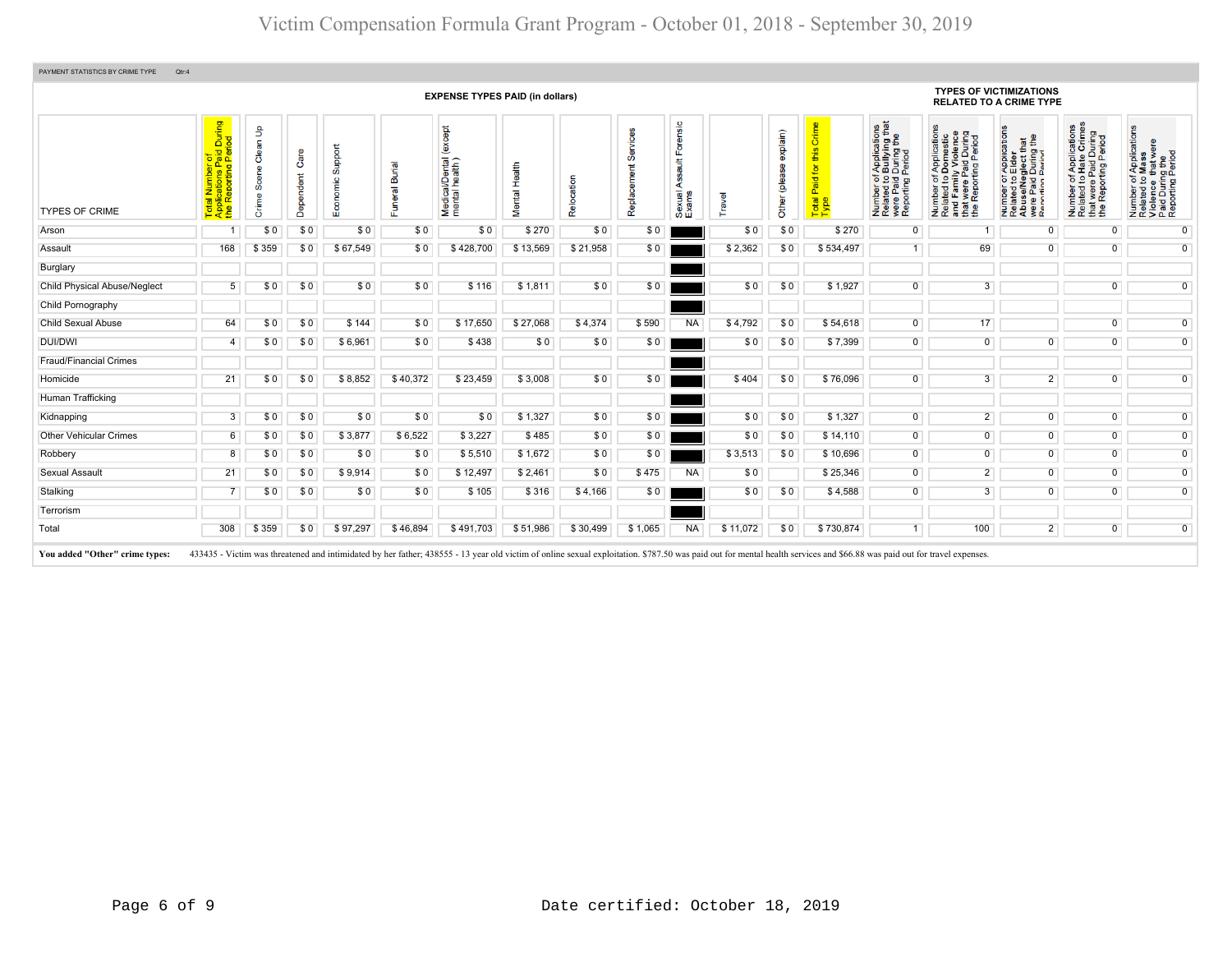| PAYMENT STATISTICS BY CRIME TYPE - Aggregated |                                                                         |                                 |                |                   |                     |                                            |               |                |                         |                                                  |          |                           |                                            |                                                                                                                       |                                                                                                                                                |                                                                                                                                                        |                                                                                                                                         |                                                                                                       |  |
|-----------------------------------------------|-------------------------------------------------------------------------|---------------------------------|----------------|-------------------|---------------------|--------------------------------------------|---------------|----------------|-------------------------|--------------------------------------------------|----------|---------------------------|--------------------------------------------|-----------------------------------------------------------------------------------------------------------------------|------------------------------------------------------------------------------------------------------------------------------------------------|--------------------------------------------------------------------------------------------------------------------------------------------------------|-----------------------------------------------------------------------------------------------------------------------------------------|-------------------------------------------------------------------------------------------------------|--|
|                                               | <b>EXPENSE TYPES PAID (in dollars)</b>                                  |                                 |                |                   |                     |                                            |               |                |                         |                                                  |          |                           |                                            | <b>TYPES OF VICTIMIZATIONS</b><br><b>RELATED TO A CRIME TYPE</b>                                                      |                                                                                                                                                |                                                                                                                                                        |                                                                                                                                         |                                                                                                       |  |
| <b>TYPES OF CRIME</b>                         | During<br>iod<br>$\overline{2}$<br>ㅎ<br>ಹ ը<br>Total<br>Applic<br>the R | dp<br>W<br>မီ<br>Scene<br>Crime | ලී<br><b>B</b> | Support<br>$E$ co | Burial<br>eral<br>Œ | except<br>Medical/Dental<br>mental health) | Mental Health | cation<br>Relo | Services<br>Replacement | Forensic<br>ã<br>g<br>G<br>∢<br>Sexual.<br>Exams | Travel   | explain)<br>Other (please | Crime<br>this<br>Paid for<br>Total<br>Type | f Applications<br>b Bullying that<br>I During the<br>Period<br>Number of,<br>Related to I<br>were Paid<br>Reporting F | mber of Applications<br>ated to Domestic<br>I Family Violence<br>t were Paid During<br>Reporting Period<br>Number<br>Related<br>Rep<br>in<br># | TApplications<br>b Elder<br>glect that<br>During the<br>Period<br>Number of <i>I</i><br>Related to <b>E</b><br>Abuse/Neg<br>Were Paid L<br>Reporting P | mber of Applications<br>Iated to Hate Crimes<br>at were Paid During<br>9 Reporting Period<br>Number<br>Related<br>that were<br>the Repo | Number of Application<br>Related to Mass<br>Violence that were<br>Paid During the<br>Reporting Period |  |
| Arson                                         | 3                                                                       | \$0                             | \$0            | \$0               | \$0                 | \$0                                        | \$1,190       | \$735          | \$0                     |                                                  | \$0      | \$0                       | \$1,925                                    | $\mathbf 0$                                                                                                           | 3                                                                                                                                              | $\overline{0}$                                                                                                                                         | $\overline{0}$                                                                                                                          | $\overline{0}$                                                                                        |  |
| Assault                                       | 749                                                                     | \$2,219                         | \$0            | \$325,200         | \$294               | \$1,709,439                                | \$82,921      | \$68,482       | \$3,043                 |                                                  | \$6,854  | \$6,757                   | \$2,205,209                                | $\mathbf{1}$                                                                                                          | 305                                                                                                                                            | 5 <sup>5</sup>                                                                                                                                         | $\overline{0}$                                                                                                                          | $\overline{0}$                                                                                        |  |
| Burglary                                      | $\overline{2}$                                                          | \$0                             | \$0            | \$5,844           | \$0                 | \$0                                        | \$0           | \$1,045        | \$0                     |                                                  | \$0      | \$0                       | \$6,888                                    | $\overline{0}$                                                                                                        | $\Omega$                                                                                                                                       | $\mathbf{0}$                                                                                                                                           | $\overline{0}$                                                                                                                          | $\overline{0}$                                                                                        |  |
| <b>Child Physical Abuse/Neglect</b>           | 13                                                                      | \$0                             | \$0            | \$13,600          | \$0                 | \$12,454                                   | \$3,551       | \$0            | \$0                     |                                                  | \$2,682  | \$0                       | \$32,287                                   | $\overline{0}$                                                                                                        | 7 <sup>1</sup>                                                                                                                                 |                                                                                                                                                        | $\overline{0}$                                                                                                                          | $\overline{0}$                                                                                        |  |
| Child Pornography                             |                                                                         |                                 |                |                   |                     |                                            |               |                |                         |                                                  |          |                           |                                            |                                                                                                                       |                                                                                                                                                |                                                                                                                                                        |                                                                                                                                         |                                                                                                       |  |
| <b>Child Sexual Abuse</b>                     | 243                                                                     | \$0                             | \$0            | \$1,088           | \$0                 | \$45,285                                   | \$104.476     | \$7,073        | \$1.215                 | <b>NA</b>                                        | \$12,663 | \$0                       | \$171,800                                  | 1                                                                                                                     | 71                                                                                                                                             |                                                                                                                                                        | $\overline{0}$                                                                                                                          | $\overline{0}$                                                                                        |  |
| DUI/DWI                                       | 20                                                                      | \$0                             | \$0            | \$14,540          | \$2,600             | \$37,090                                   | \$227         | \$0            | \$0                     |                                                  | \$783    | \$863                     | \$56,103                                   | $\mathbf{0}$                                                                                                          | $\overline{0}$                                                                                                                                 | $\mathbf{0}$                                                                                                                                           | $\overline{0}$                                                                                                                          | $\overline{0}$                                                                                        |  |
| <b>Fraud/Financial Crimes</b>                 |                                                                         |                                 |                |                   |                     |                                            |               |                |                         |                                                  |          |                           |                                            |                                                                                                                       |                                                                                                                                                |                                                                                                                                                        |                                                                                                                                         |                                                                                                       |  |
| Homicide                                      | 129                                                                     | \$1,192                         | \$0            | \$106,539         | \$259,280           | \$28,471                                   | \$13,223      | \$1,050        | \$0                     |                                                  | \$483    | \$194                     | \$410,432                                  | $\overline{0}$                                                                                                        | 16                                                                                                                                             | 5 <sup>5</sup>                                                                                                                                         | $\overline{0}$                                                                                                                          | $\overline{0}$                                                                                        |  |
| Human Trafficking                             | 2                                                                       | \$0                             | \$0            | \$0               | \$0                 | \$37                                       | \$0           | \$0            | \$125                   |                                                  | \$0      | \$0                       | \$162                                      | $\overline{0}$                                                                                                        |                                                                                                                                                | $\overline{0}$                                                                                                                                         | $\overline{0}$                                                                                                                          | $\overline{0}$                                                                                        |  |
| Kidnapping                                    | 17                                                                      | \$0                             | \$0            | \$8,173           | \$0                 | \$4,546                                    | \$11,386      | \$0            | \$0                     |                                                  | \$0      | \$0                       | \$24,105                                   | 0                                                                                                                     | 11                                                                                                                                             | $\mathbf{0}$                                                                                                                                           | $\overline{0}$                                                                                                                          | $\overline{0}$                                                                                        |  |
| <b>Other Vehicular Crimes</b>                 | 30                                                                      | \$0                             | \$0            | \$68,974          | \$27,456            | \$70,000                                   | \$1,480       | \$0            | \$75                    |                                                  | \$1,092  | \$0                       | \$169,077                                  | $\overline{0}$                                                                                                        | $\overline{0}$                                                                                                                                 | $\mathbf{0}$                                                                                                                                           | $\overline{0}$                                                                                                                          | $\overline{0}$                                                                                        |  |
| Robbery                                       | 33                                                                      | \$0                             | \$0            | \$6,665           | \$0                 | \$9,071                                    | \$3,427       | \$0            | \$0                     |                                                  | \$4,026  | \$0                       | \$23,188                                   | $\overline{0}$                                                                                                        | $\overline{0}$                                                                                                                                 | $\mathbf{0}$                                                                                                                                           | $\overline{0}$                                                                                                                          | $\overline{0}$                                                                                        |  |
| Sexual Assault                                | 127                                                                     | \$1,499                         | \$0            | \$56,675          | \$0                 | \$68,651                                   | \$33,838      | \$0            | \$2,240                 | <b>NA</b>                                        | \$5,276  | \$0                       | \$168,179                                  | $\overline{0}$                                                                                                        | 20                                                                                                                                             | $\mathbf{0}$                                                                                                                                           | $\overline{0}$                                                                                                                          | $\overline{0}$                                                                                        |  |
| Stalking                                      | 19                                                                      | \$0                             | \$0            | \$0               | \$0                 | \$1,389                                    | \$962         | \$6,293        | \$0                     |                                                  | \$60     | \$924                     | \$9,628                                    | $\mathbf{0}$                                                                                                          | $\overline{4}$                                                                                                                                 | $\mathbf{0}$                                                                                                                                           | $\overline{0}$                                                                                                                          | $\overline{0}$                                                                                        |  |
| Terrorism                                     |                                                                         |                                 |                |                   |                     |                                            |               |                |                         |                                                  |          |                           |                                            |                                                                                                                       |                                                                                                                                                |                                                                                                                                                        |                                                                                                                                         |                                                                                                       |  |
| Total                                         | 1,387                                                                   | \$4.911                         | \$0            | \$607.297         | \$289.630           | \$1.986.432                                | \$256,680     | \$84.677       | \$6.698                 | <b>NA</b>                                        | \$33.919 | \$8.737                   | \$3,278,982                                | $\overline{2}$                                                                                                        | 438                                                                                                                                            | 10                                                                                                                                                     | $\overline{0}$                                                                                                                          | $\overline{0}$                                                                                        |  |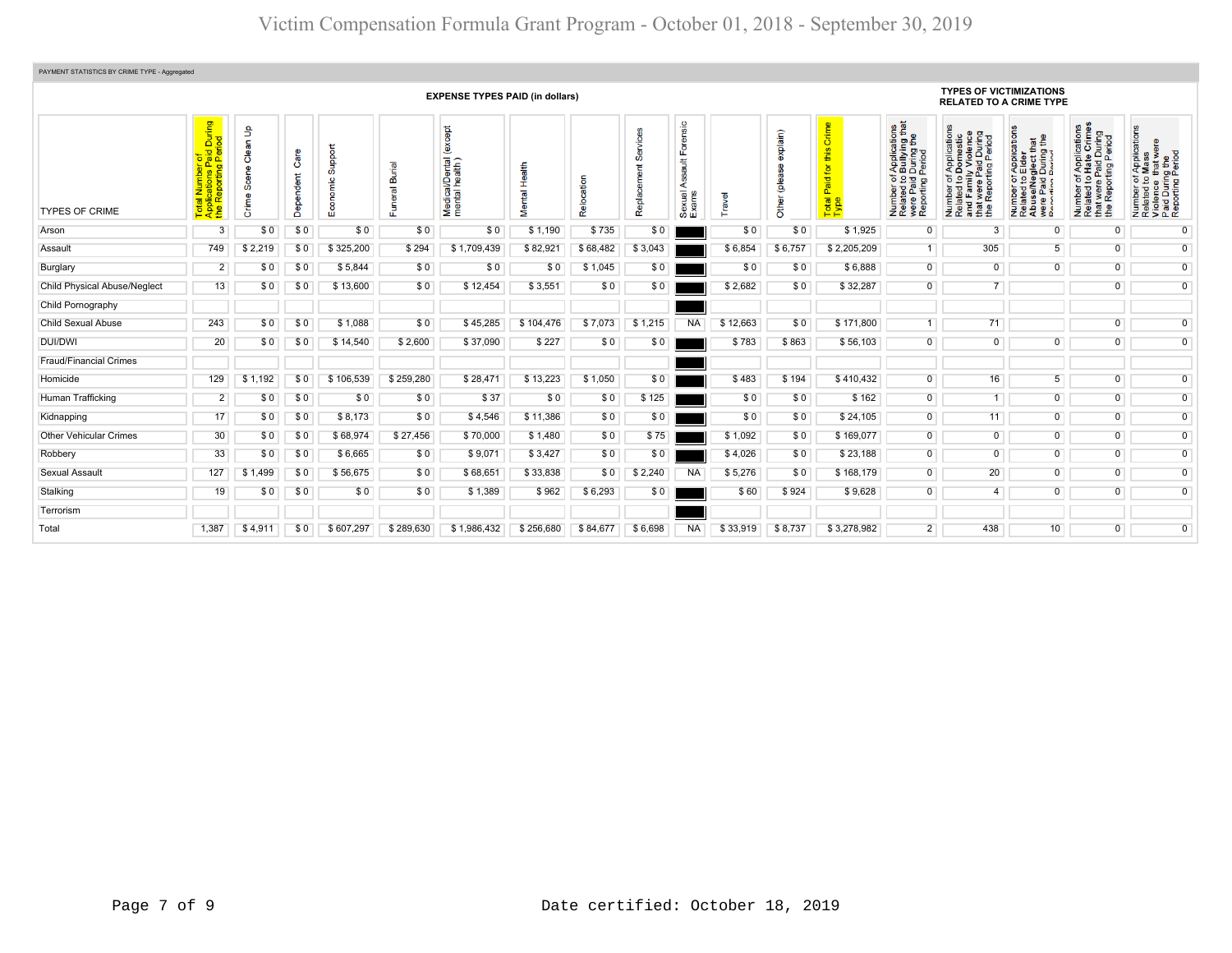## NARRATIVE QUESTIONS

#### 1. **Please explain any significant change in the number of applications received during the reporting period.**

No significant change in the number of applications received during the reporting period.

#### 2. **The average length of time to process an application for claim eligibility for compensation**

Count days from time of receipt of application to decision. 60

Please explain your state's procedure for processing an application for claim eligibility, from time of receipt of application to decision. When the application is received, we perform intake of the application by entering into our system. Once everything is entered, we print out an Application Received letter (goes to the claimant), as well as letters that we send out to law enforcement and the County Attorney offices requesting police reports, affidavits, complaints, and any documentation that can explain the crime itself and if charges were filed against the offender. We also send a form to law enforcement that we ask them to fill out that details any contributory misconduct made on the victim's behalf. Once all documentation is received from law enforcement, we then contact the victim to have them schedule a telephone interview. Once the interview is complete, we recommend approval or denial, and the claim gets submitted to the Board for their review. The Board meets once a month to review claims, and a week or two after the Board meets, we send out letters to all of the claimants that notifies them of the Board's decision. It is at that time that the decision is entered into the database.

#### 3. **Does your state have a victim satisfaction survey?**

Yes

A. Number of victim satisfaction surveys distributed during the reporting period. 188

B. Number of victim satisfaction surveys completed during the reporting period. 13

C. Number of surveys that indicated satisfaction with the victim compensation program during the reporting period. 12

4. **Please describe any emerging/major issues or notable trends that were encountered in your state that had an impact on your program's ability to meet the needs of crime victims during the reporting period.**

None

#### 5. **Please describe in detail efforts taken to serve Victims of Federal Crime during the reporting period.**

Our office has developed a wonderful relationship with the U.S. Attorney's Office and members of the KBI and FBI, and we continue to maintain that relationship. We are able to communicate with them effectively, and they are extremely diligent in responding to our requests in order to assist Victims of Federal Crime.

#### 6. **Please describe any notable activities during the reporting period that improved the process of victim compensation services.**

Our office continues to cross train staff members in order to have more individuals that can answer questions and assist with victim needs. We also now have a full staff available, and each staff member is qualified to work with and provide assistance to each victim we come in contact with.

#### 7. **Please describe in detail ways in which your state used VOCA Administrative funds and the impact of these funds on the state's ability to improve victim compensation services during the reporting period.**

Kansas used our VOCA Administrative funds to pay the annual performance fee owed to our software company. This software allows us to enter applications accurately and in a timely manner, and the software also tracks the data necessary for OVC PMT Quarterly reporting. We are extremely satisfied with the performances of this software and how accurate the data currently is because of it, and we continue to use our VOCA monies to pay for this software.

#### 8. **Were there any laws, initiatives, or policy changes in your state regarding victim compensation during the reporting period? If yes, please briefly describe them and their impact.**

There were no changes to laws, intiatives, or policies during the reporting period.

9. **Please describe system-coordination efforts with prosecutors, law enforcement, courts, U.S. attorneys' offices, tribal systems, State VOCA Victim Assistance Coordinator, or other key personnel within the criminal justice system in your state to reduce barriers to victims who may apply to receive victim compensation.**

Kansas CVC staff has developed a wonderful relationship with the above mentioned groups. We are able to utilize POCs within each agency to communicate about victim claims and court cases.

#### 10. **Please explain any public outreach efforts to improve awareness of your program.**